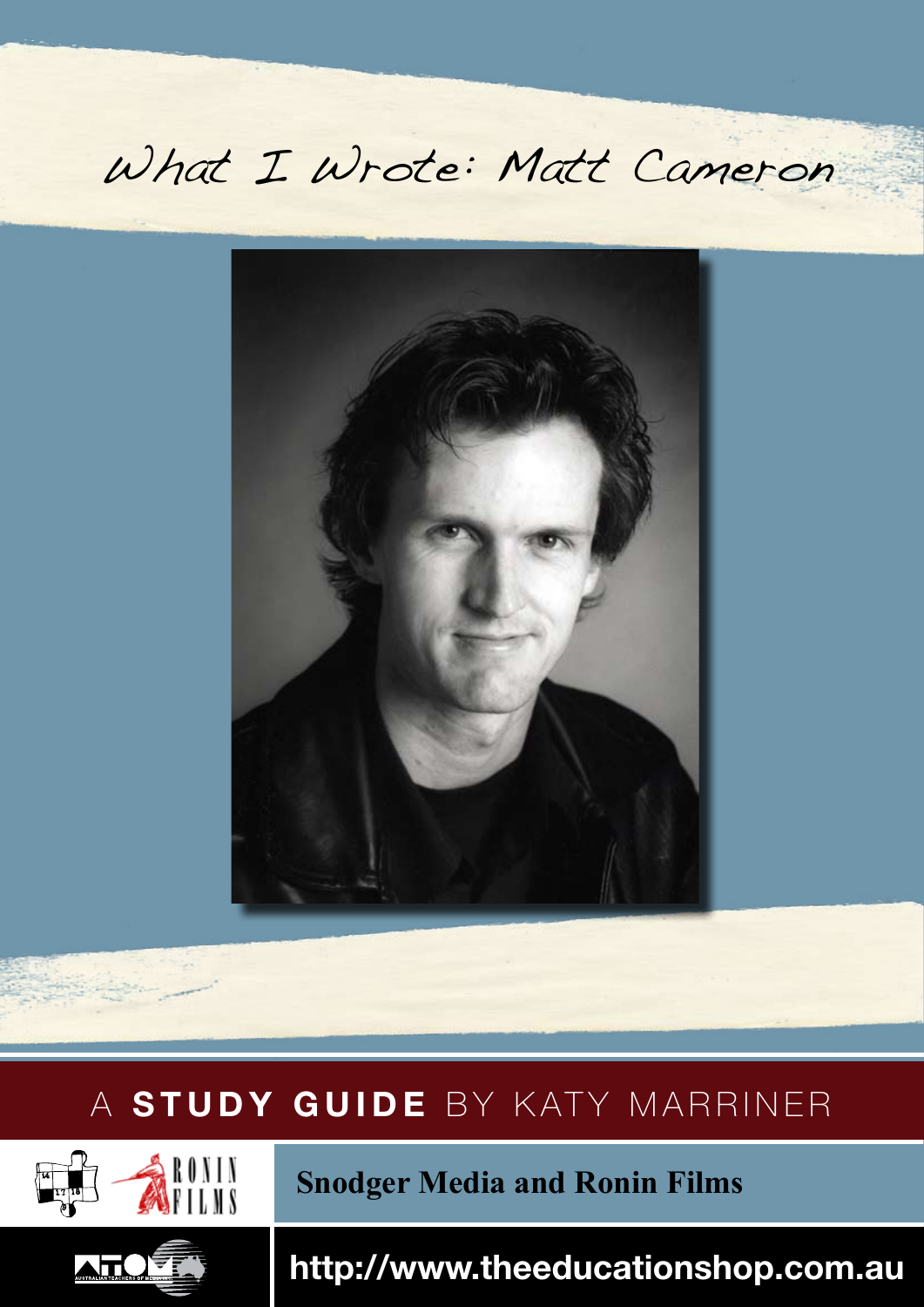### **Introduction**

This study guide to accompany *What I Wrote: Matt Cameron* has been written for senior secondary students. It pro vides information and suggestions for learning activities in English, Literature, Theatre Studies and Drama.

*What I Wrote: Matt Cameron* is a short film about Australian playwright Matt Cameron. Dr Tess Brady interviews Cameron and provides a critical introduction to *Tear from a Glass Eye*, *Ruby Moon* and *Hinterland*. *What I Wrote: Matt Cameron* also includes a discussion of some of Cameron's other plays and an investigation of his approach to writing for the stage.

*What I Wrote: Matt Cameron* is one title from a four-part series spotlight ing Australian playwrights. The series offers students information about the ideas and processes of the play wrights, as well as the opportunity to hear what the playwrights have to say about their work. Other titles available in the *What I Wrote* series include:

- • *What I Wrote: Louis Nowra*
- • *What I Wrote: Hannie Rayson*
- • *What I Wrote: Katherine Thomson*

Further information about the series can be found at <http://www. whatiwrote.com.au>.

#### Matt Cameron

Matt Cameron is an Australian play wright, screenwriter and director. His works for the theatre have earned him the label of postmodern absurdist. Cameron's plays include *Mr Mel ancholy*, *Footprints on Water*, *Ruby Moon*, *Tear from a Glass Eye* and *Hin terlands*. In addition to his playwright ing credits, Cameron has run his own theatre company Neonheart and was the co-creator, co-writer and director for the television series *Introducing Gary Pretty*. Cameron has also written scripts for episodes of *SeaChange*, *CrashBurn* and *Stingers* .



### **About the filmmakers**

#### Dr Tess Brady – Presenter

Dr Tess Brady is a highly respected editor, researcher and teacher of writ ing at university level. She was the co-founding editor of the international online scholarly journal *TEXT* and has published children's picture books, adult radio drama, crime fiction, short stories and popular non-fiction. Her most recent publication is *Creative Writing: Theory beyond practice*, with Nigel Krauth.

#### Catherine Gough-Brady – **Director**

Catherine Gough-Brady is a documen tary filmmaker. She has made works for a variety of media. Gough-Brady has produced and directed educational videos and websites. Her 'docugame' Docks Dispute <http://www.docks dispute.com> is currently used in tertiary management and industrial relations courses.

### **Using** *What I Wrote: Matt Cameron* **in the classroom**

Given some of Cameron's plays are currently out of print, teachers may need to use excerpts from their personal copies of the plays to generate discussions and complete questions and activities.

#### The writer's context

'I do feel like the times affect what you write<sup>'</sup>

– Matt Cameron

'To me doubt is a really healthy and necessary part of life.'

– Matt Cameron

'I find certainty the thing I fear most.' – Matt Cameron

• Use the internet, critical essays and commentaries to compile a detailed summary of the contexts that shape Cameron's work as a playwright. Discuss your findings with others in the class.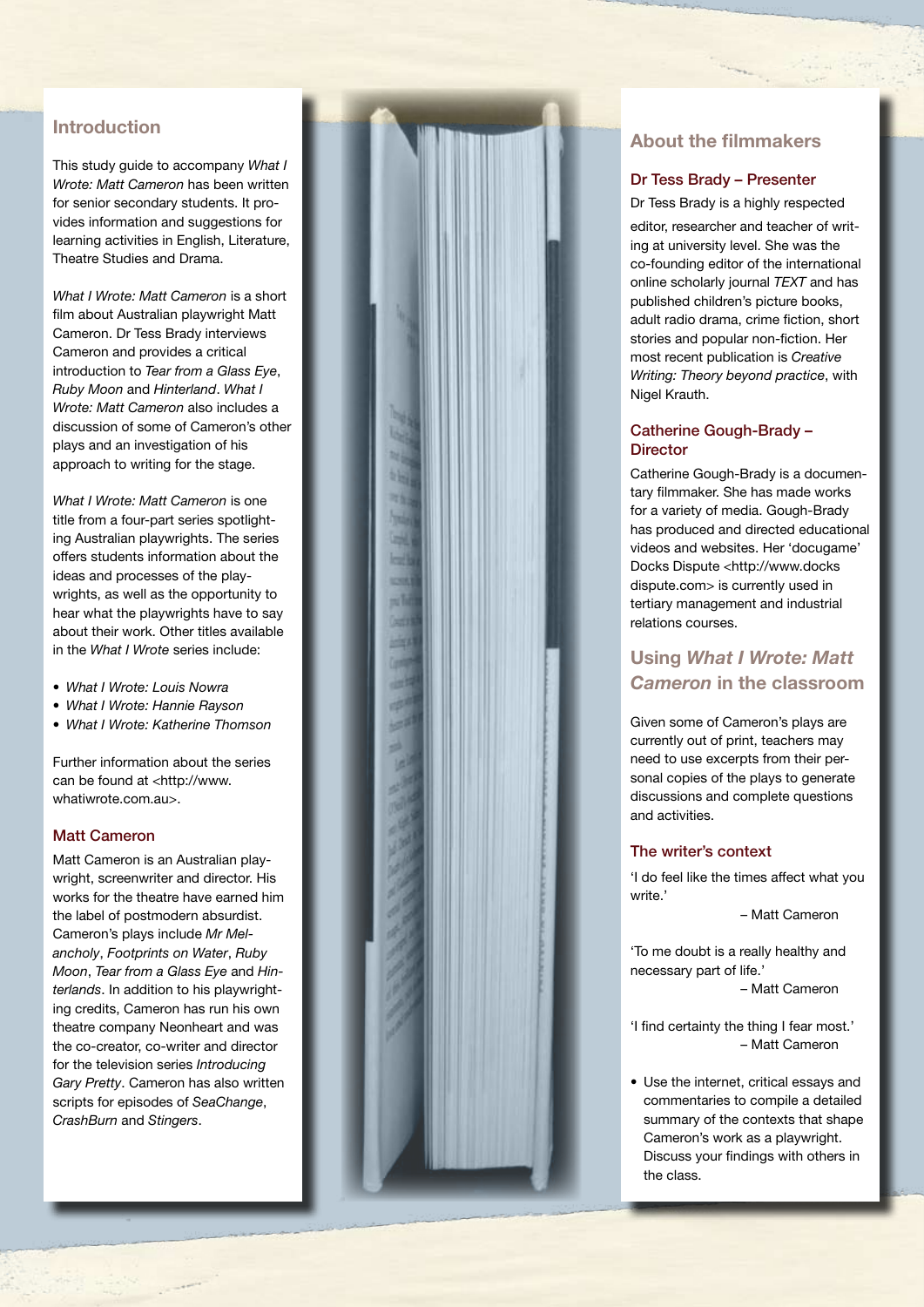• Drawing on one of Cameron's plays, determine how Cameron's attitudes to the world in which he lives have influenced the construction of the text. Work in a small group to complete the analysis. Develop a Power-Point presentation to communicate this information to the class.

#### Views and values

'We see the ordinary in a new way and in that way understand it more.' – Dr Tess Brady

'We all see the world in different ways and Matt Cameron is a playwright who is very interested in this.'

– Dr Tess Brady

- • Drawing on *What I Wrote: Matt Cameron* and your knowledge of Cameron's plays, make a list of the ideas and issues that Cameron has brought to audiences' attention. A significant aspect of Cameron's plays is his fascination with the absurd. As you view *What I Wrote: Matt Cameron* compile a list of statements that explain Cameron's interest in the absurd.
- • *What I Wrote: Matt Cameron* claims that Cameron writes about perception. Is this true of the play that you are studying?
- Why do you think Cameron uses comedy as a platform to explore darker aspects of human existence?

Cameron's characters are often burdened by fruitless tasks. Make a list of characters for whom this is the case. What is Cameron endeavouring to say about human existence?

#### Critical perspectives

• Use the internet, critical commentaries and reviews to arrive at a detailed knowledge and understanding of the critical reception of Cameron's writing. What viewpoints do you support? What viewpoints do you refute?

#### The plays

#### *Tear from a Glass Eye*

'*Tear from a Glass Eye* is a love play about indifference.'

– Dr Tess Brady

*Tear from a Glass Eye* is a modern love story. Iris swathed from top to toe in bandages waits on a beach for an overhead plane to explode and fall into the sea. Her boyfriend Titus, accused of causing Iris' dreadful burns, should have been on that flight, but his remains cannot be found in the wreckage.

- • '*In Tear from a Glass Eye*, Cameron shows us how identity is part of loving.' Do you agree?
- • In *What I Wrote: Matt Cameron*, Cameron explains his attraction to the idea of the search for the black box after a plane crashes and the

answers contained in it. How does Cameron draw on the idea of a black box in *Tear from a Glass Eye*?

- 'An absurdist tale of random fate.' Is this an apt description of *Tear from a Glass Eye*?
- Were you surprised to learn that Cameron's inspiration for the play were the lyrics of Radiohead's Thom Yorke?

#### *Ruby Moon*

Sylvie: Was there a child Ray?

'It makes the safe frightening – and if the safe is frightening, where do we go to hide?'

– Dr Tess Brady

In *Ruby Moon*, Cameron tells a story which we all know and which we all dread. Innocence wanders off and meets evil. A little girl in a red dress, called Ruby Moon wanders down the street to visit her granny. She disappears. Ruby's parents are lost in the nightmare of retracing the events around her disappearance.

- Why do you think Cameron chose to set *Ruby Moon* in an ordinary Australian suburb?
- Whose innocence has been lost?
- Ruby Moon is Matt Cameron's most popular play. Why do you think this is so?

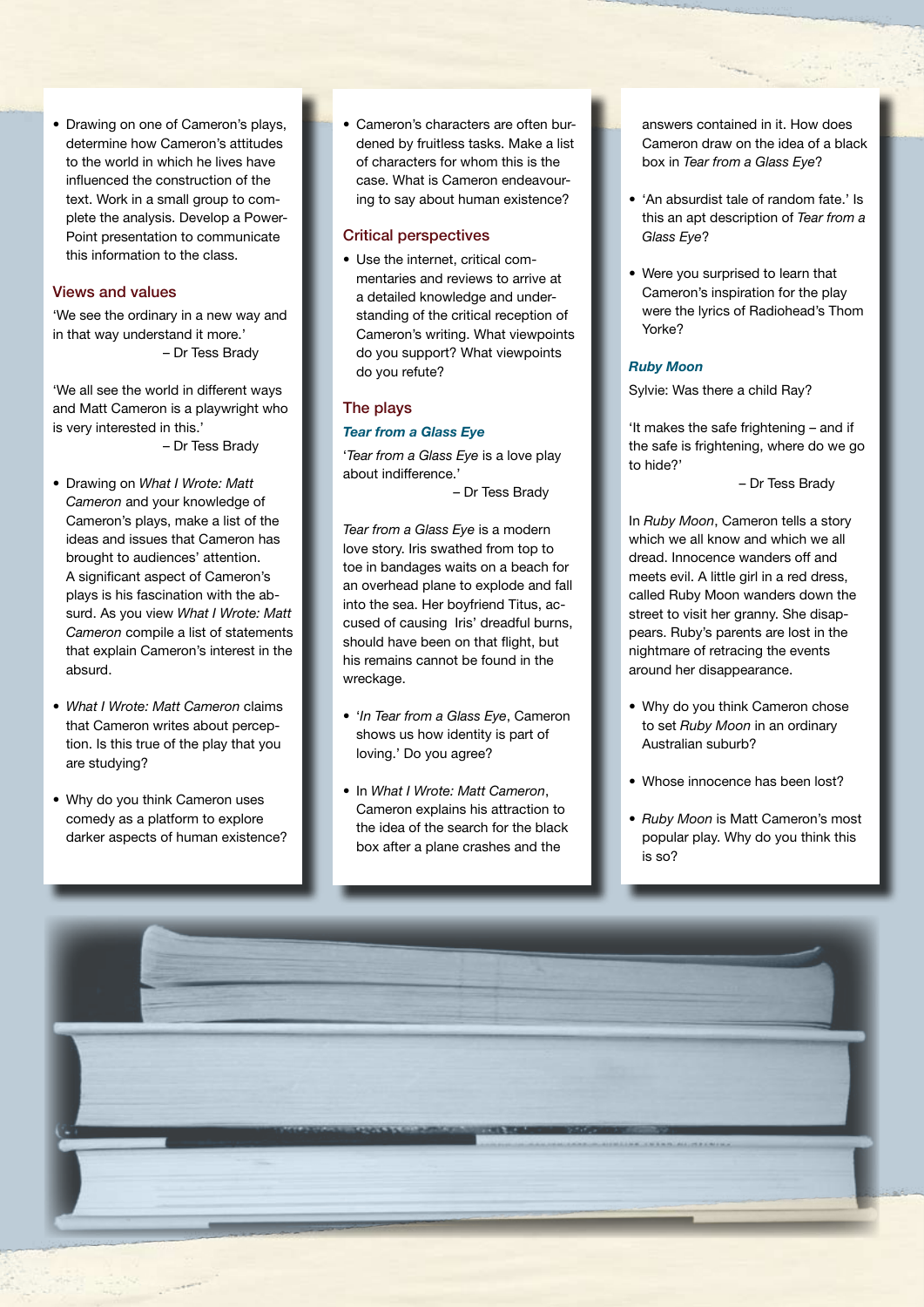• '*Ruby Moon* is a really scary play. – Dr Tess Brady

What makes *Ruby Moon* scary?

- How does Cameron draw on the images of the night to tell the story?
- 'Our constructs imprison us.' Is this Cameron's message?

#### *Hinterland*

Henry Quealy breaches security and brings the Cumberson Report to the notice of the Prime Minister. The report condemns the government and so it is firmly squashed. *Hinterland* is a play about the political. The dark comedy exposes the state of a nation that commissions reports only to ignore them and banishes an ordinary man like Henry to a netherworld because of his opinions.

• 'I guess I was really interested in that idea that human beings can be led for better or worse.'

– Matt Cameron

Cameron acknowledges that *Hinterland* was fuelled by anger. His intention was to attack the regressive sensibilities of Prime Minister John Howard. Drawing on pertinent quotations from *Hinterland*, generate a discussion of Cameron's view of leadership. Use the internet to learn more about the political landscapes that shaped the play's narrative and characters.

- • In *Hinterland*, doors are portals, openings between physical spaces but also between ideas. Working as a class, examine the use of doors as a storytelling device.
- 'I liked the idea of this shrinking prime minister' – Matt Cameron

Why do you think Cameron uses absurdism to examine the political?

• 'Doubt is the thing that fuels our questions and without questions there could be no investigation. There could be no discovery of the new.'

– Dr Tess Brady

Does Hinterland show doubt to be a positive thing?

• Were you surprised by Cameron's claim that he would like to revise the play?

#### *Mr Melancholy*

*Mr Melancholy* is a comic parable about a hermit, living with two other hermits, in a lighthouse without a light. The trio engage in senseless routines: Ollie, the lighthouse keeper, is stealing the beach bucket by bucket; Enzo, the caretaker, is growing a milk moustache and talking to a ventriloquist's dummy and Margot is interested in marrying death-prone fish and watching dust settle. When Dolores, a circus clown who only wants to be serious, washes up onto the beach – life begins to change.

*Mr Melancholy* marked the beginning of Cameron's public career as a playwright. The reviews of *Mr Melancholy* acknowledged it as an absurdist play that was clearly influenced by the theatre of Samuel Beckett. Cameron acknowledges that such evaluations came as a surprise.

- • '*Mr Melancholy* is a play about change.' Do you think Dolores is the agent of this change?
- 'Matt calls it an absurdist parable of sorrow and solitude.' – Dr Tess Brady

What moments and statements in *Mr Melancholy* endorse this claim?

#### *Footprints on Water*

'A tale of god and sex and faith and floods and desire.'

Noel is a religious zealot. He is building an ark, so that when God destroys his morally corrupt village, Noel as selfappointed chosen one will start the world again. When the flood comes, Noel finds himself trapped by his faith. His beliefs become his downfall.

• 'God is in the brothel. Sex is in the church.'



What does Cameron want us to think?

• 'Noel's sense of superiority is his downfall.' Do you agree?

#### The writing process

• 'Classic absurdist plays seem unremittingly bleak to me.'

– Matt Cameron

Absurdism originated as the Theatre of the Absurd, a movement in both Europe and the USA in the 1950s and the very early 1960s. Absurdism reflects the absurd nature of human existence and is characterized by stories of loss and despair. Cameron argues that his plays modify and adapt absurdism to provide a reflection of his contemporary world.

Were you surprised by Cameron's admission that he knew very little of the classic absurdists?

Use print and electronic texts to find out more about absurdism. Create an A4 collage of words and images that offers your understanding of absurdism. Use the collages to wallpaper the classroom.

'It's always really a painful incremental process.'

– Matt Cameron

'The act of seeing the play … on stage helps me to see what still I can do to it.'

– Matt Cameron

Cameron is a 'multiple drafter'. The first draft is a difficult process and he reworks a play again and again, even after it is regarded as 'finished' and has been staged. His plays are constantly in a state of becoming. He even regards editing as a thrill. While Cameron does not use a dramaturge, he does